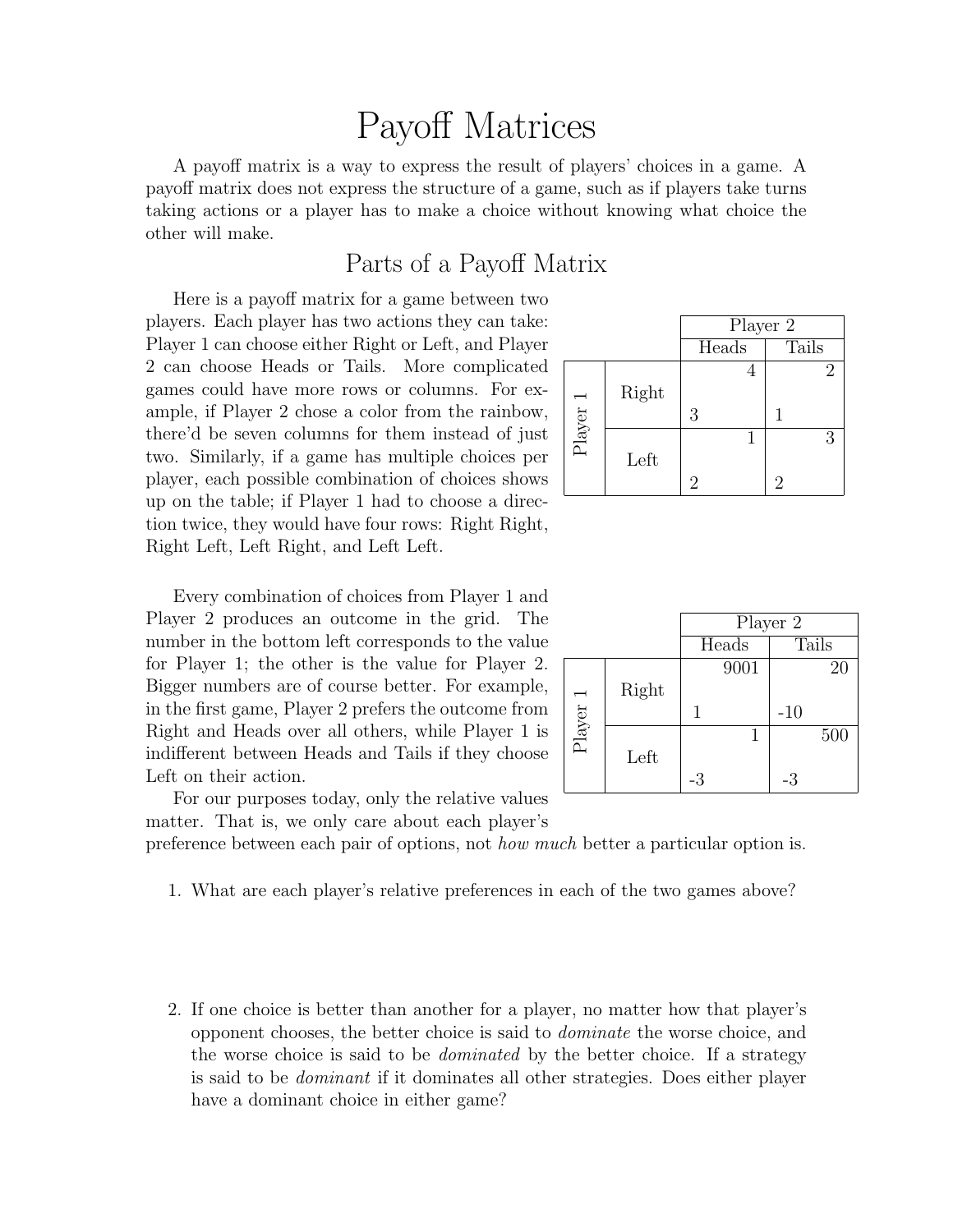#### Nash Equilibriums

A Nash equilibrium is a pair of strategies where neither player can benefit from being the only one to change their strategy. In the game to the right, the pair (Right, Tails) is not a Nash equilibrium, since Player 2 gets a better outcome by switching to Heads  $(2 \rightarrow 4)$  and Player 1 gets a better outcome by switching to Left  $(1 \rightarrow 2)$ . This game has two Nash equilibriums. Can you find them?

|          |       | Player 2 |       |  |
|----------|-------|----------|-------|--|
|          |       | Heads    | Tails |  |
|          |       |          | 2     |  |
|          | Right |          |       |  |
| Player 1 |       | 3        |       |  |
|          |       |          | 3     |  |
|          | Left  |          |       |  |
|          |       | 2        |       |  |

For each of the following games, circle the Nash equilibriums and dominant strategies, if any exist.

|                          |       |       | Player 2 |                          |      |                | Player 2         |
|--------------------------|-------|-------|----------|--------------------------|------|----------------|------------------|
|                          |       | Heads | Tails    |                          |      | Red            | Blue             |
|                          |       | 9001  | $20\,$   |                          |      | U              | 3                |
| $\overline{\phantom{0}}$ | Right |       |          | $\overline{\phantom{0}}$ | Red  |                |                  |
| ${\rm Player}$           |       | 1     | $-10$    | ${\rm Player}$           |      | $\overline{0}$ | $\overline{2}$   |
|                          |       |       | 500      |                          |      | $\overline{2}$ |                  |
|                          | Left  |       |          |                          | Blue |                |                  |
|                          |       | $-3$  | $-3$     |                          |      | 3              | $\boldsymbol{0}$ |
|                          |       |       |          |                          |      |                |                  |
|                          |       |       |          |                          |      |                |                  |
|                          |       |       | Player 2 |                          |      | Player 2       |                  |

|                          |       |      | г науег z |                          |       | riayer z |          |
|--------------------------|-------|------|-----------|--------------------------|-------|----------|----------|
|                          |       | Call | Fold      |                          |       | Drive    | Walk     |
|                          |       | U    | $-6$      |                          |       | - 1      | $\Omega$ |
| $\overline{\phantom{0}}$ | Check |      |           | $\overline{\phantom{0}}$ | Drive |          |          |
| ${\rm Player}$           |       |      | 6         | ${\rm Player}$           |       | $\sim$   |          |
|                          |       | 6    | 6         |                          |       |          |          |
|                          | Fold  |      |           |                          | Walk  |          |          |
|                          |       | -6   | $-6$      |                          |       | ി        |          |

In the two bottom games, notice that in some cases, a player changing their strategy neither improves nor lessens their result. To deal with this case, we can say that domination is either *strong* or *weak*. In strong domination, the dominant strategy is strictly better than the other; in weak domination, the dominant strategy is never any worse than the other.

- 1. Is there a relationship between strong dominance and Nash equilibriums? How about weak dominance and Nash equilibriums?
- 2. Can there be more than one Nash equilibrium in a row or column? How?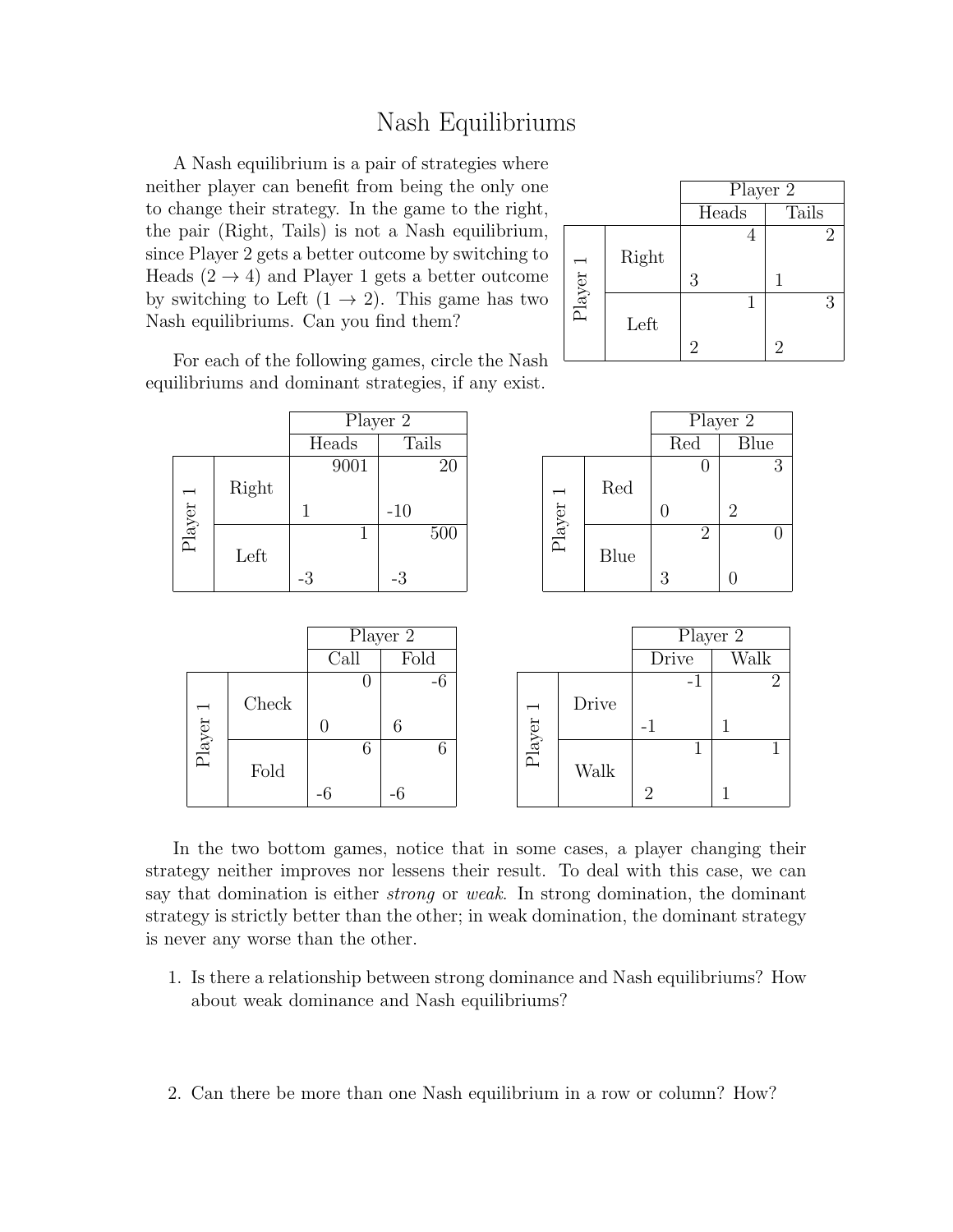### Coordination Games

A coordination game is one where both players are better off cooporating.

#### Driving

The simplest type of coordination game is one where players are rewarded entirely for how much they cooperate. A good example of this is two oncoming drivers deciding what side of the road to drive on so that they don't crash. Fill out the payoff matrix for this situation.

What are the Nash equilibrium(s)? Are there any dominant strategies?

|          |       | Driver 2 |      |  |
|----------|-------|----------|------|--|
|          |       | Right    | Left |  |
| Driver 1 | Right |          |      |  |
|          | Left  |          |      |  |

If two drivers on a narrow road had to choose at moment's notice which side to swerve to, how often do you think they'd avoid crashing? How does this related to laws about which side of the road people should drive on?

### Pure Coordination

|           |       | Sibling 2 |      |  |
|-----------|-------|-----------|------|--|
|           |       | Beach     | Home |  |
| Sibling 1 | Beach |           |      |  |
|           | Home  |           |      |  |

Two siblings want to meet up after school at either the beach or at home. They both would hate to not have a chance to hang out, and both prefer the beach. Fill out the payoff matrix for this situation.

What are the Nash equilibrium(s)? Are there any dominant strategies?

Do you think this will have a better outcome than the simple coordination case? Why or why not?

Why do you think this sort of coordination game is called a "pure coordination" game?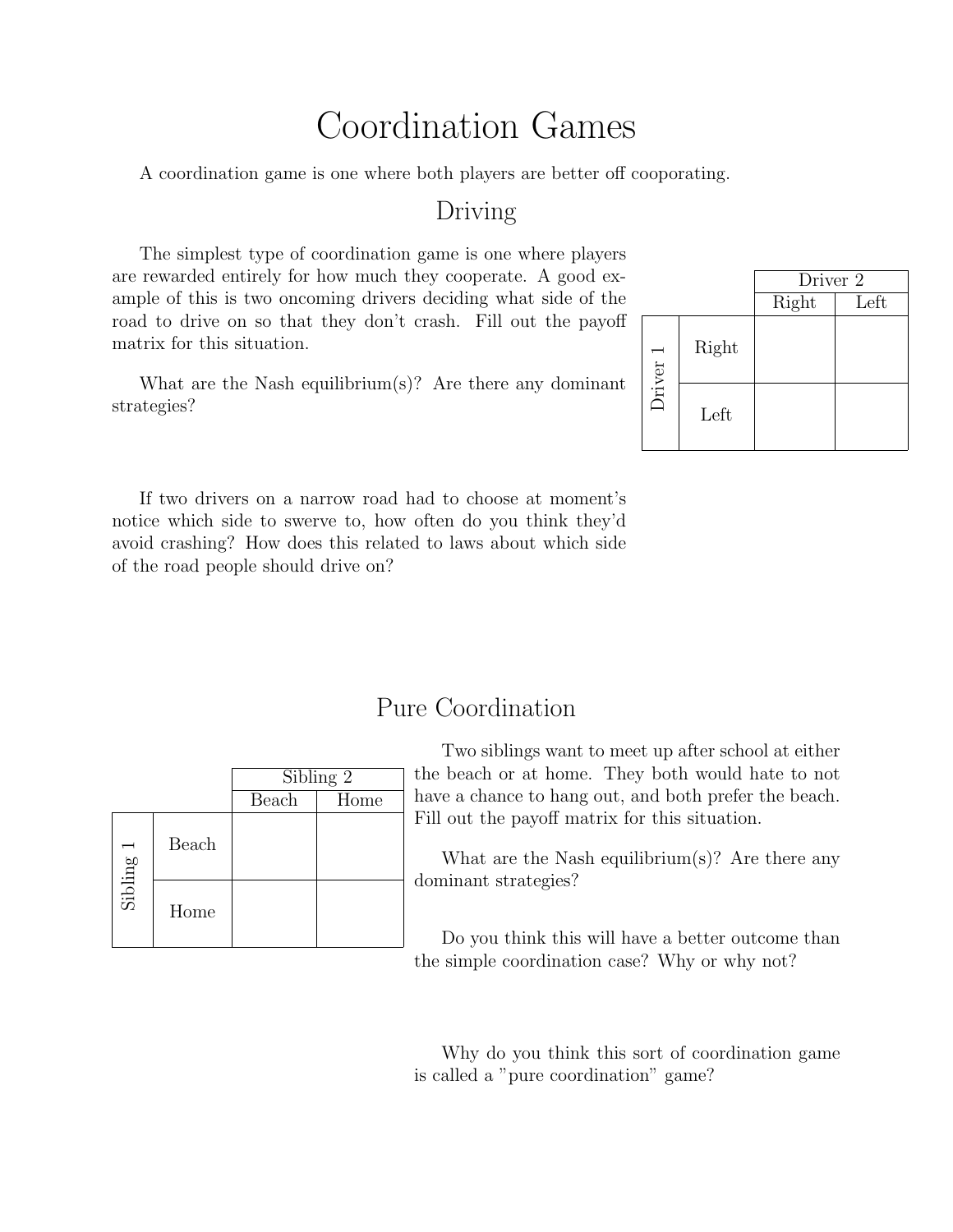### Battle of the Sexes

A husband and wife have agreed to go out for the night, but as they are leaving work, they realize that they forgot to decide whether to go to the opera or the football game. Unable to contact each other, they must choose where to go. If they each get a value 1 for going to their preferred activity (football for the husband, opera for the wife) and a value 2 for being in the same place as their spouse, fill out the payoff matrix. Hint: Each spouse should have each value between 0 and 3 show up once as a payoff.



What are the Nash equilibrium(s)? Are there any dominant strategies?

How do you think this will turn out compared to other the other coordination games? (Which activity is each spouse more likely to go to?)

|          |      | Hunter 2    |      |  |
|----------|------|-------------|------|--|
|          |      | <b>Stag</b> | Hare |  |
| Hunter 1 | Stag |             |      |  |
|          | Hare |             |      |  |

### The Stag Hunt

Two hunters go into the wood prepared to hunt either a stag or hares. A stag has at least four times as much meat on it as a day's worth of hares, but both hunters must work together to take the stag down. On the other hand, each hunter can reliably trap hares. Fill out the payoff matrix based on how much meat each hunter obtains.

What are the Nash equilibrium(s)? Are there any dominant strategies?

One of the choices is risky, but rewarding, while the other is reliable. Which one do you think is better?

### Questions

- 1. In general, how many Nash equilibriums do coordination games have? Is there also a pattern for dominant strategies?
- 2. Do you think that the players in the coordination games will do better if they are able to communicate before making their choices? What does this say about the value of cell phones?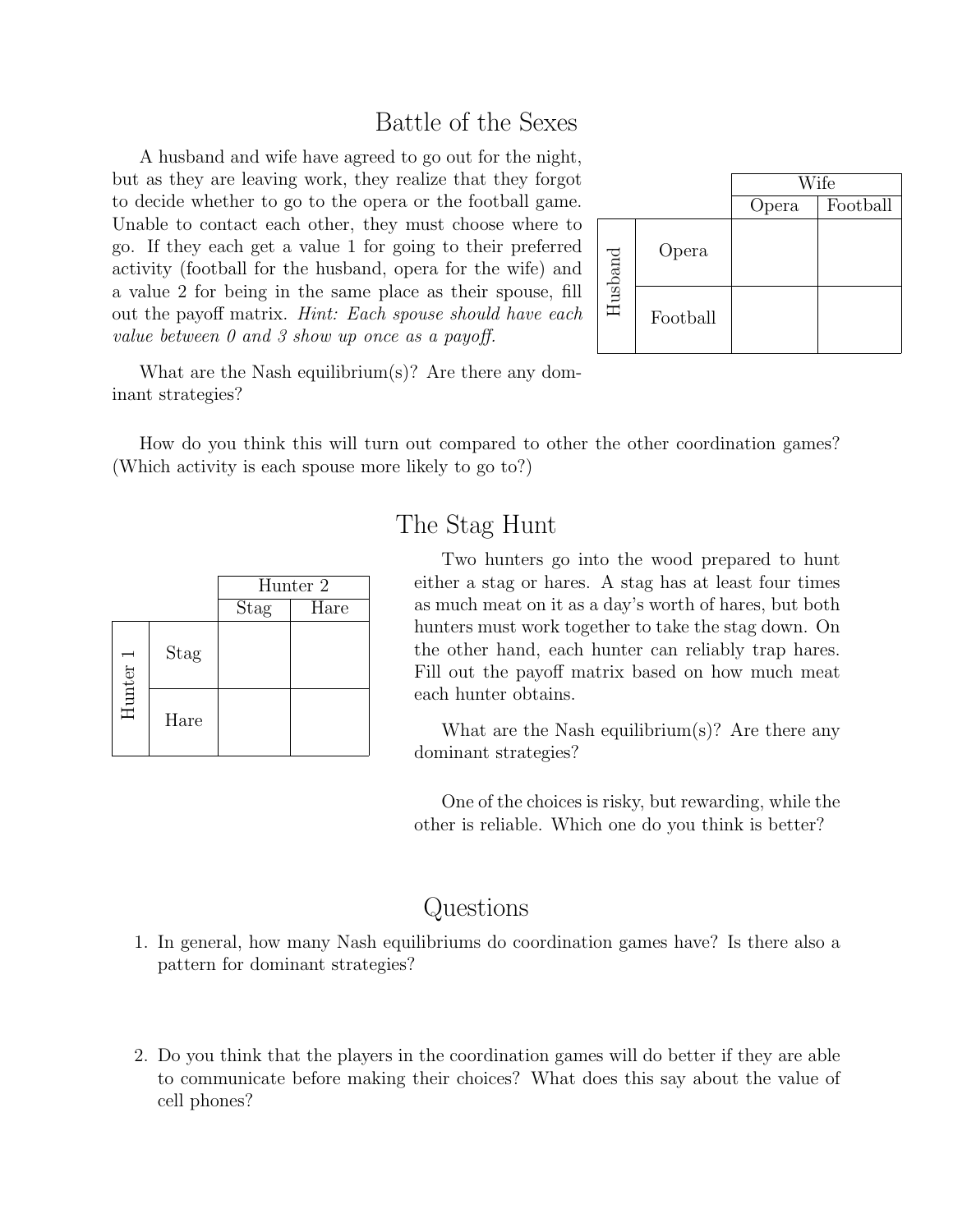### The Prisoners' Dilemma

Two prisoners have been arrested for the same crime and are being held in separate cells, unable to communicate. There is not evidence to pin the worse crime on either of them, so both face a year in prison for a lesser crime. They are each offered a bargain: testify against your accomplice and you'll be set free, but they'll face the three-year sentence for the worse crime. However, if both rat the other out, they split the blame and serve two years each. Fill out the payoff matrix. *Hint*: You can value each year in prison as  $-1$ .

|                          | Prisoner 2 |  |  |
|--------------------------|------------|--|--|
|                          |            |  |  |
|                          |            |  |  |
| $\overline{\phantom{0}}$ |            |  |  |
| Prisoner                 |            |  |  |

- 1. Circle each Nash equilibrium and dominant strategy.
- 2. Are there any outcomes that are strictly better for both players than the Nash equilibrium(s)?
- 3. Does rational, selfish action always produce the best outcome? Why or why not?

During the Cold War, both NATO and the Warsaw Pact had the option to either make more nuclear weapons or reduce their nuclear stockpile. Not having an arsenal to match the other side would be a severe disadvantage, but if both sides ended up evenly matched, they'd save money by making fewer weapons.

Rank the four outcomes from 4 (best) to 1 (worst) for each side and use that information to fill out the payoff matrix to the right. Historically, both sides kept making

|      |      | Warsaw Pact |               |  |
|------|------|-------------|---------------|--|
|      |      | More        | $_{\rm Less}$ |  |
| NATO | More |             |               |  |
|      | Less |             |               |  |

more weapons. Do you think this was the rational choice?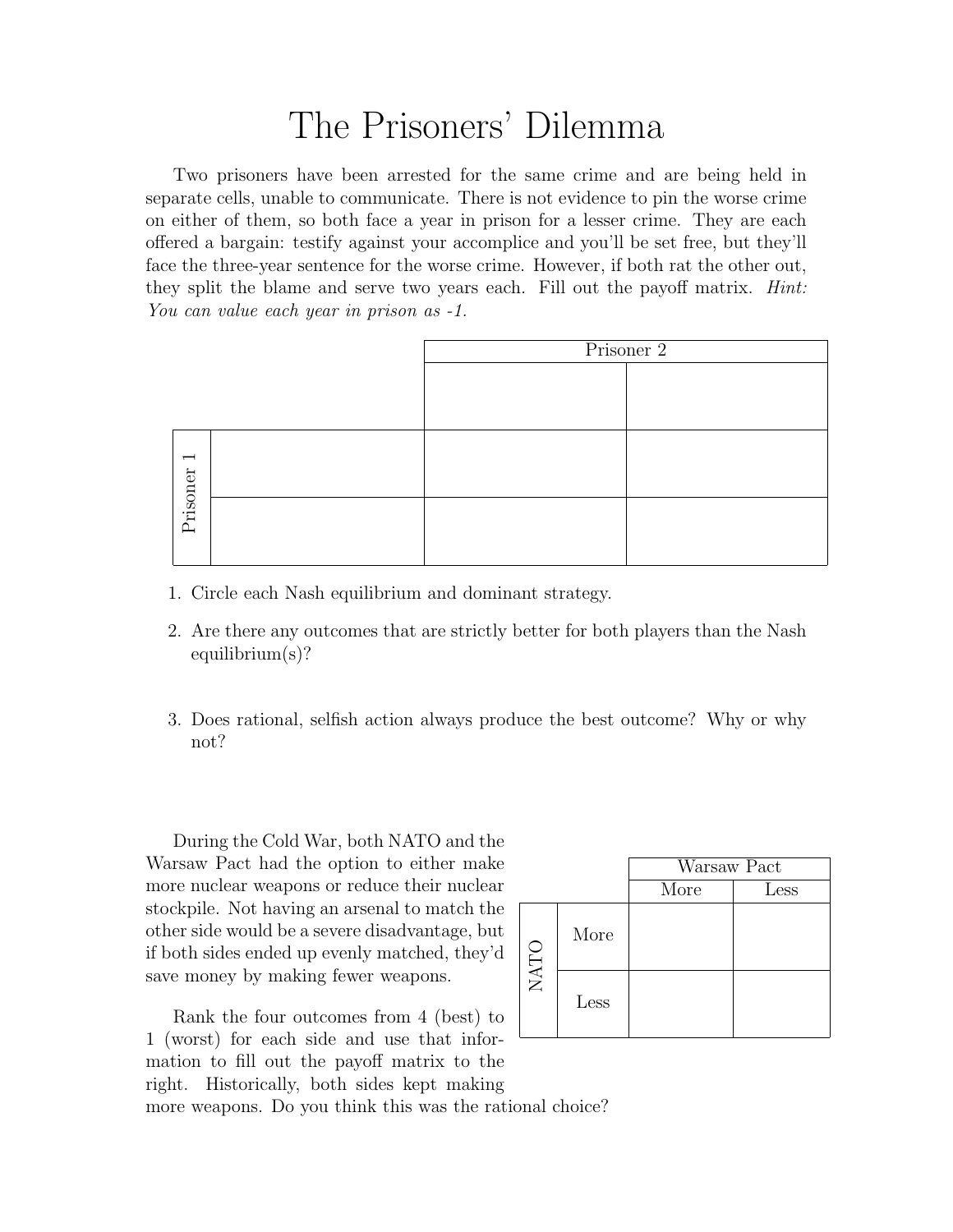## Anticoordination Games

An anticoordination game is one where both players are better off choosing opposite strategies.

#### Chicken

In the game of chicken, two people drive straight at each other, and the first one to swerve loses. If both swerve at the same time, the result is a tie, and if neither swerves, then the result is a disastrous crash. Use this information to fill out the payoff matrix, assuming that a crash is by far the worst option for both players.

What are the Nash equilibrium(s)? Are there any dominant strategies?

Driver<sub>2</sub> Swerve | Stay Driver 1 Swerve Stay

Given the high cost of crashing, would you swerve or stick to the game to the bitter end?

### Bigger Questions

- 1. Do you think you could get a better outcome by signalling your intentions to your opponent before you start driving? This is called a threat. Which action would you threaten to do?
- 2. Do you think that a promise to take a particular action is enough, given that you could be lying to scare the other person off?
- 3. A threat is called credible if the person making it won't have an incentive to go back on it later. Is a verbal threat credible? How about disabling your car's steering?
- 4. Will a credible threat work if the other player isn't aware of it? (e.g. If you did something to your car in secret.)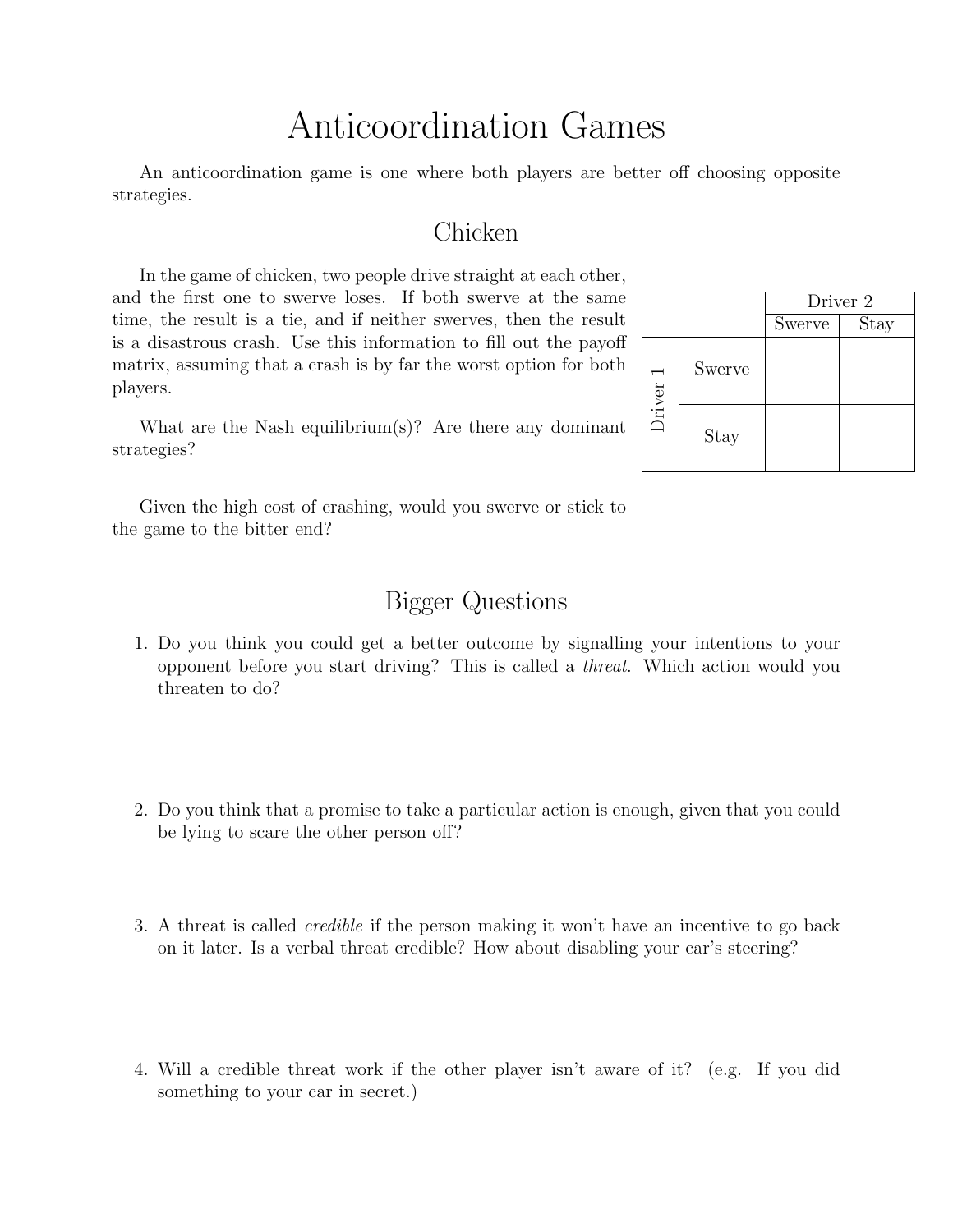# Challenge Problems

1. Construct a game without any Nash equilibriums.

|                          | Player 2 |  |  |
|--------------------------|----------|--|--|
|                          |          |  |  |
|                          |          |  |  |
|                          |          |  |  |
| $\overline{\phantom{0}}$ |          |  |  |
| ${\rm Player}$           |          |  |  |
|                          |          |  |  |

2. Construct a game where one player has a dominant strategy, but that strategy always produces a better outcome for the other player.

|                          |  | Player 2 |
|--------------------------|--|----------|
|                          |  |          |
|                          |  |          |
|                          |  |          |
|                          |  |          |
| $\overline{\phantom{a}}$ |  |          |
|                          |  |          |
| ${\rm Player}$           |  |          |
|                          |  |          |
|                          |  |          |

3. Construct a game where each player is indiferent between their own choices, but not the other player's choices. Do you think this would be an interesting game to play?

|                          | Player 2 |  |
|--------------------------|----------|--|
|                          |          |  |
|                          |          |  |
| $\overline{\phantom{a}}$ |          |  |
| ${\rm Player}$           |          |  |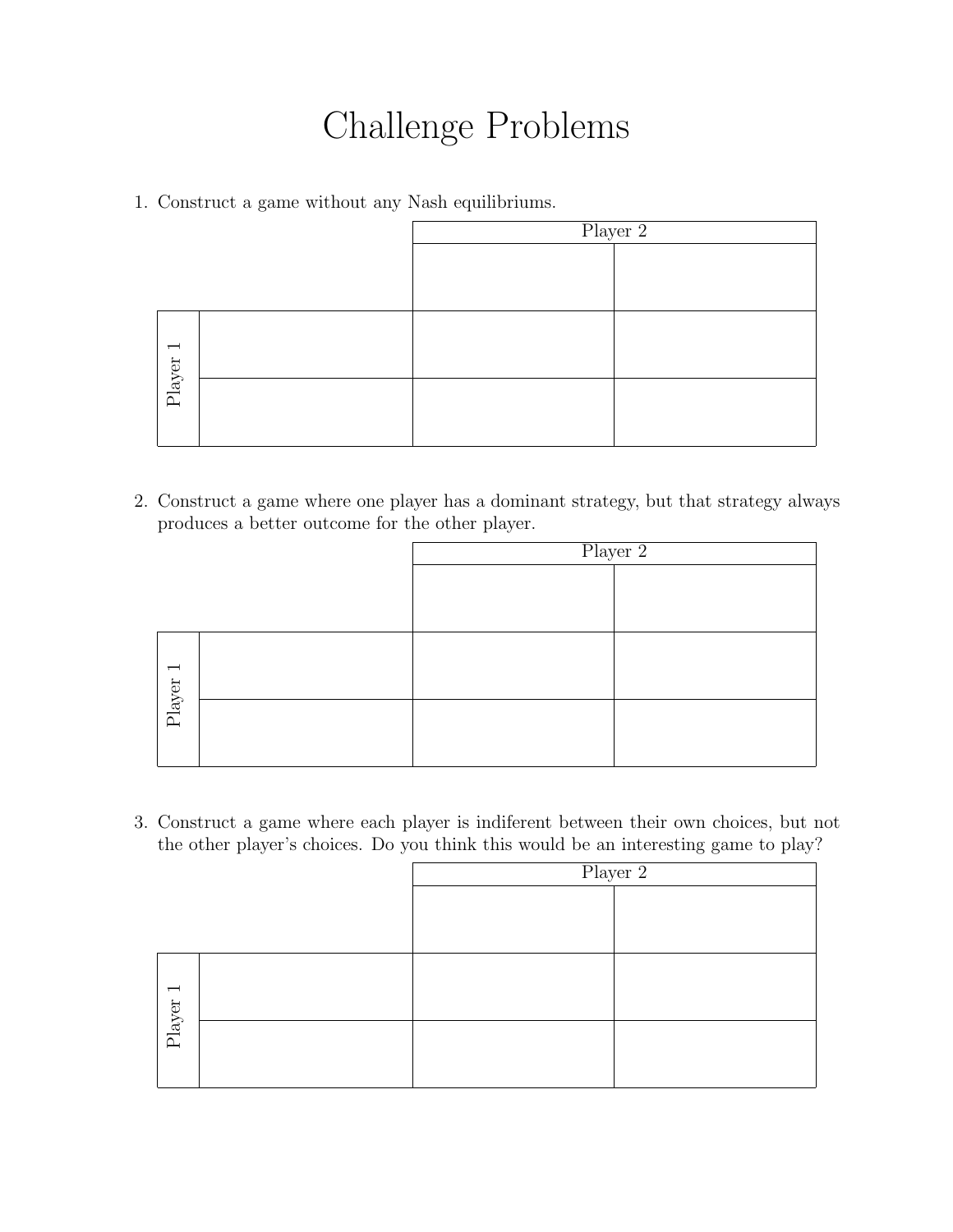4. Construct a game where a pair of irrational players can do better than a pair of rational players. Hint: You've already seen at least one game like this.

|                          | Player $2$ |  |
|--------------------------|------------|--|
|                          |            |  |
|                          |            |  |
|                          |            |  |
|                          |            |  |
| $\overline{\phantom{0}}$ |            |  |
|                          |            |  |
| Player                   |            |  |
|                          |            |  |
|                          |            |  |

5. Construct a game where both players have a strictly dominant strategy, but the resulting Nash equilibrium is not the best outcome for either player. (This game is called Deadlock.)

|            | Player 2 |  |
|------------|----------|--|
|            |          |  |
|            |          |  |
|            |          |  |
|            |          |  |
|            |          |  |
|            |          |  |
| Player $1$ |          |  |
|            |          |  |
|            |          |  |

6. Construct a game where both players have a weakly dominant strategy.

|            | Player 2 |  |
|------------|----------|--|
|            |          |  |
|            |          |  |
|            |          |  |
|            |          |  |
| Player $1$ |          |  |
|            |          |  |
|            |          |  |
|            |          |  |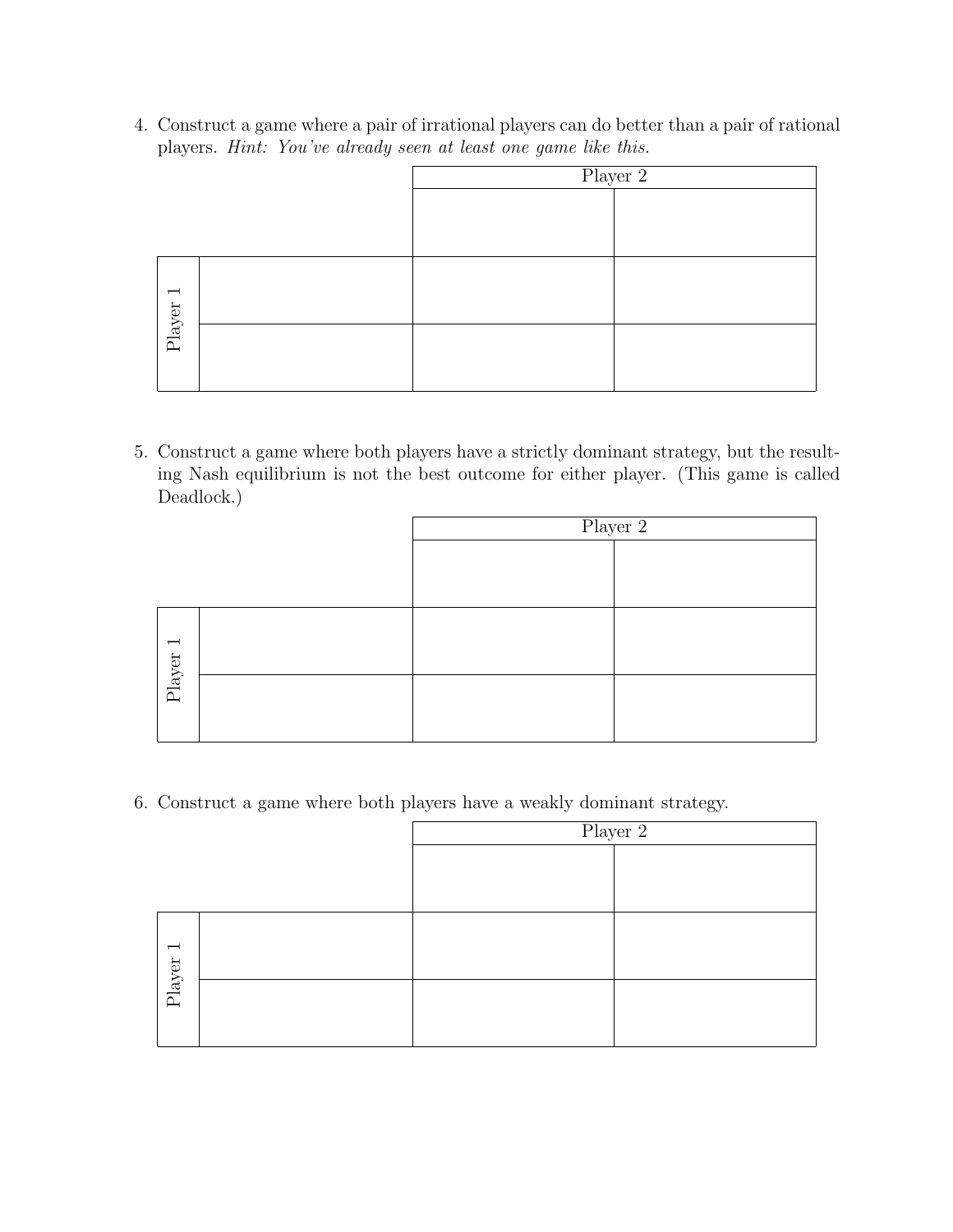### Mixed Strategies

A mixed strategy is one in which each strategy is played with fixed probability. (A pure strategy can be seen as a mixed strategy where one of the probabilities is 1 and the others are all 0.) A mixed strategy equilibirum is one in which both players use mixed strategies.

With two players, the mixed strategy equilibrium will occur when each player's choice makes the other player indifferent between the two options. Let's use the first game as an example and find Player 1's equilibrium mixed strategy. Let  $p$  be the probability that Player 1 picks Right. It immediately follows that Player 1 picks Left at probability  $1-p$ . To solve for p, find the expected value for Heads and Tails, and set them equal.

 $E(Heads) = 4p + 1(1 - p) = 1 + 3p$ 

Player 2 Heads Tails Player 1 Right 4 2 3 1 Left 1 3 2 2

so

$$
1 + 3p = 3 - p
$$

 $E(Tails) = 2p + 3(1-p) = 3-p$ 

Thus  $p=\frac{1}{2}$  $\frac{1}{2}$ . Hence Player 1 will reach the mixed strategy equilibrium when they play Right and Left with equal probability. A similar computation shows that Player 2 should also be equally inclined to play Heads and Tails at the equilibrium. By plugging these values back into the formulas for the expected values, we expect Player 1 to average a value of 2 and Player 2 to average a value of 2.5.

- 1. Find the mixed strategy equilibrium for each game you've already solved. How do the expect values of the mixed strategy line up with the pure strategy equilibriums (if any)?
- 2. Do you think there will always be a Nash equilibrium (pure or mixed) for every 2-player game? Why or why not?